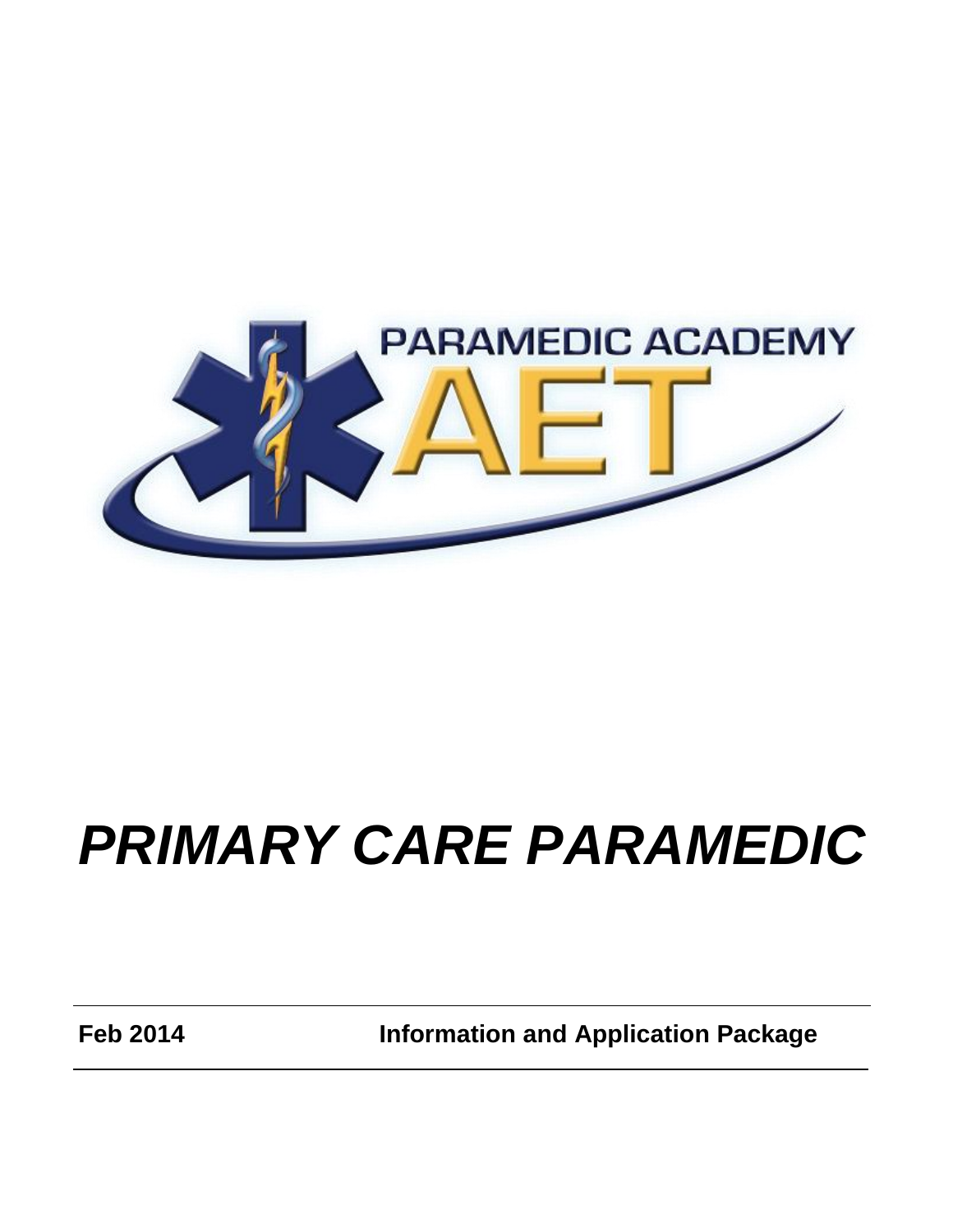

**Mission Statement:** 

To educate and graduate participants with the necessary knowledge, skills, professional attitude, and behavior to provide the highest quality of care to patients in the pre-hospital setting.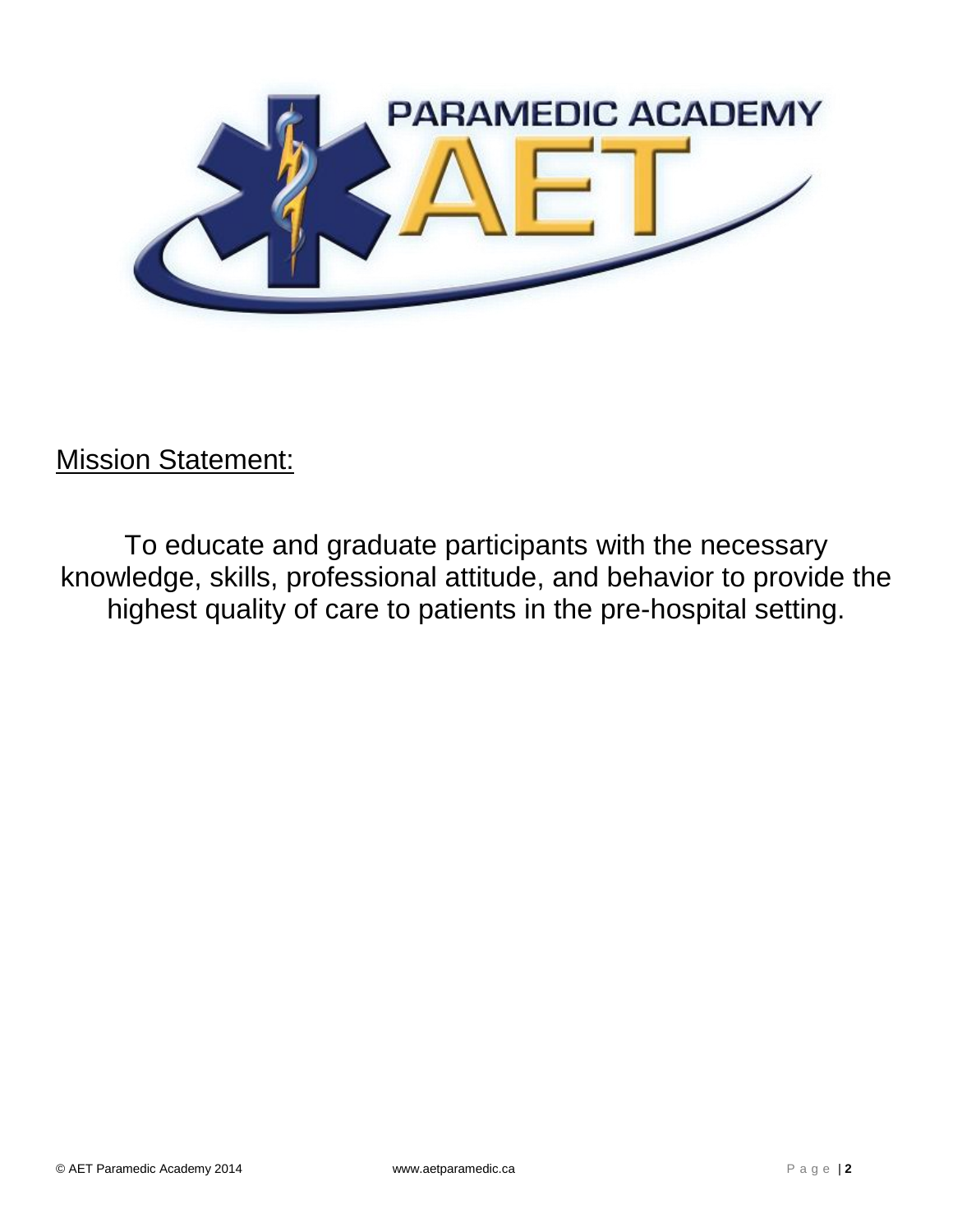# *PLEASE READ THIS DOCUMENT CAREFULLY*

# **GENERAL INFORMATION**

# **Welcome to the AET Paramedic Academy Inc.**

The AET Paramedic Academy Inc. and partners offer training in many different areas of pre-hospital care and is pleased to offer this latest training program. The Primary Care Paramedic (PCP) Program meets or exceeds the National Occupational Competency Profile (NOCP) requirements of the Paramedic Association of Canada and the Emergency Medical Assistants Licensing Board of British Columbia.

# **Primary Care Paramedic Profession**

Primary Care Paramedics are an essential part of the health care team, and respond to emergency medical and trauma related situations on a daily basis. PCPs generate a treatment plan for their patients by following a controlled patient assessment model, and providing interventions for life-threatening injuries and conditions. PCPs can also work for the health authorities in the hospital emergency rooms, or they can be found working in the industry sector for companies requiring the knowledge and skills of a paramedic.

The salary for a PCP can vary greatly depending on whether you work for a public or private ambulance service, a health authority or in an industrial setting. The average wage range a PCP can expect is approximately \$20.00 - \$30.00 per hour.

# **Primary Care Paramedic Program**

The PCP Program is the second level of paramedic training. The program providing the skills and knowledge required to practice as a Primary Care Paramedic. The program focuses on the skills required to assess and manage patients in a pre-hospital care environment. It delivers a strong foundation in anatomy, physiology, pathophysiology and pharmacology to strengthen the decisionmaking and treatment actions required to care for critically ill or injured patients in a pre-hospital setting.

Upon successful completion of the PCP Program you will be able to:

- Demonstrate mastery of the PCP patient assessment model.
- Demonstrate mastery of PCP paramedic skills.
- Demonstrate mastery of PCP procedures and protocols.
- Demonstrate mastery of PCP assessment, interventions, treatments and management of medical and trauma calls.
- Demonstrate the clinical decision-making and leadership skills necessary to manage medical and trauma calls.

The full-time classroom portion of the PCP Program is run over a four to eight month period. It is coordinated as alternating between one week classroom, followed by a week of independent study. Three to four weeks is required prior to the program start date for completion of the pre-course study component.

The part-time PCP Program consists of workshops (each comprised of two classroom days), plus clinical and preceptorship time. Selfdirected study makes up a large component of this program.

Prior to acceptance into the program, prospective students (full and part-time studies) must first meet all admission requirements. Registration is ongoing and subsequent classes will be scheduled based on enrollment waitlists.

Successful graduates will receive Primary Care Paramedic Certification from the AET Paramedic Academy Inc and partners. Certified graduates are eligible to apply for paramedic licensure within British Columbia through the Emergency Medical Assistant Licensing Branch.

#### **Participation in the Primary Care Paramedic Program will require access to a computer with Internet capabilities and webcam.**

# **Clinicals**

The PCP Program requires students to successfully complete clinical sessions (organized by AET) in a variety of settings; hospitals, and ambulance practicum. These sessions are facilitated by experienced clinicians who integrate classroom and simulation skills into patient care situations.

## **Evaluation**

Throughout the program, students will receive ongoing feedback on their performance within the program. Students will be required to maintain a minimum grade of 70% throughout all aspects of the program. This will encompass quizzes, assignments, clinicals, skill stations, simulations, formal block exams and practicum placements.

## **Student Handbook**

The Academy has a Student Handbook that outlines information, policies and procedures during the PCP Program. This manual is supplied to all registered students in the program.

# **PCTIA**

The AET Paramedic Academy is registered with the Private Career Training Institutes Agency (of BC).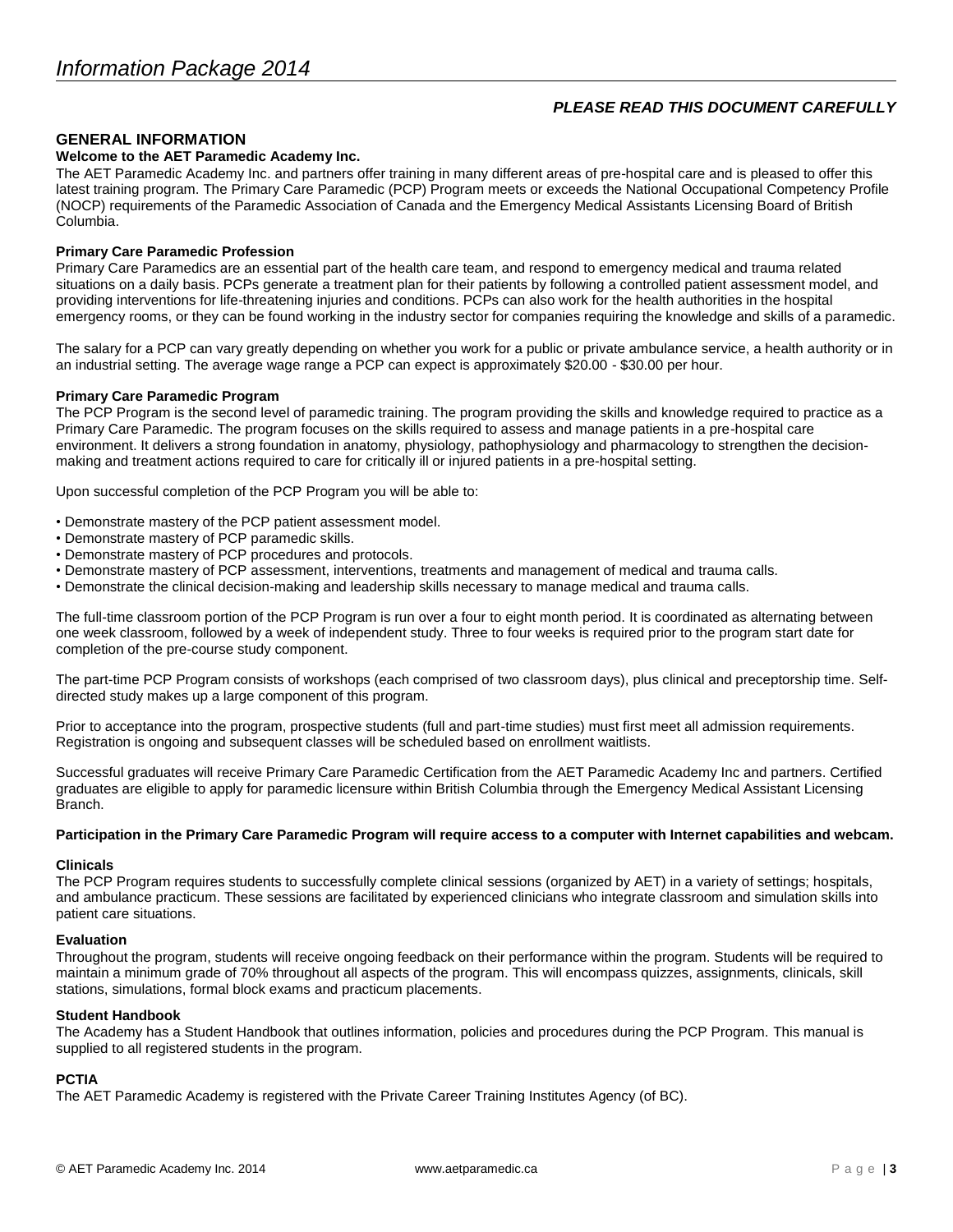# **APPLICATION PROCESS**

The application process requires the submission of all paperwork confirming the mandatory prerequisites are met. The onus is on each individual applying to the PCP Program to ensure that the package is complete with all required documentation attached.

Mandatory requirements for admission into the PCP Program include:

- Minimum 17 years of age by course completion.
- Current Emergency Medical Responder Certificate (Recommended) or Occupational First Aid: Level III or equivalent
- Current CPR Level C-Pro or HCP certificate
- Canadian Grade 12 diploma (or equivalent)
- Satisfactory criminal record check
- Current immunizations

## **17 Years of Age**

All applicants to the PCP Program in British Columbia must be 17 years of age or older by the completion of the program.

# **Emergency Medical Responder Certificate (Recommended)**

The Emergency Medical Responder (EMR) certification course is an entry-level medical responder course that will prepare individuals for employment in a variety of pre-hospital, industrial and first responder settings. The EMR course is designed to provide participants with the basic knowledge and skills to be able to manage any medical and trauma related emergency. The EMR course offered by the *Academy of Emergency Training* includes the CPR –HCP level, and meets one of the mandatory requirements for admission to the Primary Care Paramedic Program.

## *Confirm with the Academy that any course you are going to take or currently have will meet these requirements. There are programs existing that use the name of EMR, etc… that have not been assessed and approved by the Academy.*

# **Cardiopulmonary Resuscitation (CPR) Level 'C-Pro' or "HCP" Certificate**

This course provides an overview of Emergency Medical Services, 911 activation, basic anatomy and physiology, signs and symptoms of heart and stoke conditions, legal rights and responsibilities, healthy lifestyles, risk factors, awareness of defibrillation, one and twoperson CPR, AED use, artificial respiration for infants, children, and adults, choking emergencies and the recovery position. The Academy of Emergency Training programs follow *Heart and Stroke Foundation of Canada* guidelines. Applicants must provide documentation that they successfully completed this course within the last year.

# *Confirm with the Academy that any course you are going to take or currently have will meet these requirements. There are programs existing that use the generic CPR course name, etc… that have not been assessed and approved by the Academy.*

## **Canadian Grade 12 Diploma or Equivalent**

All applicants must have as a minimum a Canadian Grade 12 diploma or equivalent.

#### **Criminal Record Check**

A Criminal Record Check must be submitted as part of the application process. This check must not reveal any previous criminal convictions that would disallow employment as a paramedic in British Columbia. A Criminal Record Check can be obtained by contacting your local RCMP or municipal Police Department. It should be current and validated within 90 days of the application. The Criminal Record Check will be forwarded to the AET Paramedic Academy Inc. You must advise the Academy if you have any changes regarding criminal charges or convictions after you have submitted the Criminal Record Check and/or during your program.

A copy of the receipt issued for the payment of the Criminal Record Check (issued by the police agency) should be submitted with the application.

#### **Immunizations**

As a student participating in the PCP Program, you may be exposed to different illnesses. For this reason, all participants need to be current with common immunizations. Common immunizations include: Diphtheria, Tetanus, Measles, Polio and Rubella. The Tetanus Booster (within the last five years) is required, and we recommend that each participant obtain Hepatitis B (HBV) and Influenza immunizations. Contact your family doctor or public health unit for more information about immunizations. A copy of your immunization record should be submitted with your application.

#### **Note**

*Any costs associated with the application and selection process are the sole responsibility of the applicant. The AET Paramedic Academy Inc will not reimburse applicants for any expenses. It is also each applicant's responsibility to ensure that they have met all the required pre-requisites and that they have provided photocopies of all documentation.*

# **Application Submission**

Once your application is complete and you have compiled copies of all of the necessary paperwork, your application package can be submitted by mail, in person or by courier to:

> AET Paramedic Academy Inc. *Paramedic Programs - PCP* #201 – 4199 Lougheed Hwy Burnaby, B.C. V5C-3Y6

If you have any questions or concerns, please feel free to contact the Academy at (604)922-2249 or info@firstaid.ca